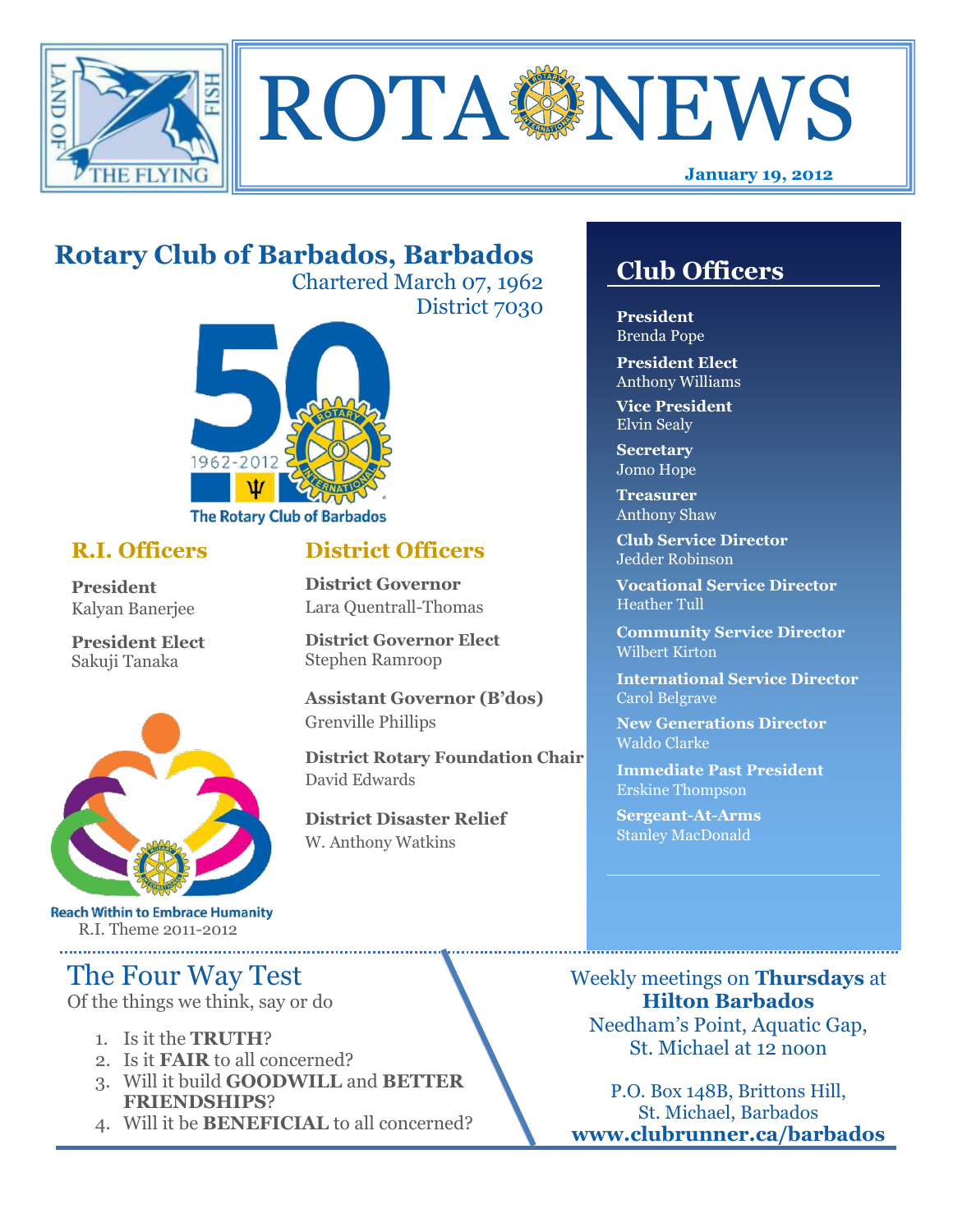# GONGRAND AT ONS



Mr. Jasper Blades was a special guest of the last RCOB lunch meeting held on Thursday, January 12th, 2012 to receive his Pride of Workmanship (POW) Award as he was off island on the night of the Awards Dinner in October of last year.

Mr. Blades, has been attached to the National Sports Council for the past 11years and is involved with coaching special needs children in swimming, as well as Track and Field. What is perhaps less well known is that Jasper is one of the few international Doping Control Officers (DCO) to attend the firstever Youth Olympic Games held in Singapore in 2010.

Jasper is of the view that the strength of a school's athletic program is linked to the commitment of the PE teachers and as a consequence gets his best results from schools where the teacher support is strongest. The secret to Jasper's success as a coach was linked to his foundation of training which includes a diploma in Physiotherapy and coaching, and a diploma in Coaching and Training.

His activities as a doping control officer however pales in comparison to his love for training track and field, and even though people should not be defined by their vocation, it is obvious to the Awards Committee that working with the primary schools athletic program is one the most important activities that defines Jasper Blades.

Other coaches form the national Sports Council honored at the Pride of Workmanship dinner in October were: Paulette Reid, Wendy Barrow-Smith and Marcia Trotman.

#### **POLIO UPDATE**

#### **Progress for Rotary's Challenge for Polio Eradication**

Rotarians have **[raised about US\\$202.6 million](http://www.rotary.org/en/Contribute/Funds/PolioPlusFund/Pages/ridefault.aspx)** for Rotary's Challenge.

By the time the world is certified polio-free, Rotary's contributions to the global polio eradication effort will exceed \$1.2 billion. This constitutes nearly 14 percent of all contributions to the global budget through 2010 and represents approximately 66 percent of private sector contributions to the initiative.

More recently, Rotary is working with the Bill & Melinda Gates Foundation to help raise much needed funds to eradicate polio.

As long as polio threatens even one child anywhere in the world, children everywhere remain at risk. The stakes are that high.



#### **Important Notices**

Fellow Rotarians,

Please note the following changes to upcoming events:

- *1)* **Official handover of homes refurbished under 50th Anniversary Programme to recipients previously scheduled for Monday, January 16, 2012 and has now been postponed to Wednesday, January 25th, 2012:**
	- *- Belfield Hurdle - Newcastle St John – 10:00am -Cheryl Belgrave - Long Bay St Philip -11:00am*
- *2) Leadership Training Seminar with all 3 Rotary clubs scheduled for Saturday, January 28, 2012 at BL&P Training Room from 9am-12pm has now been postponed until further notice. It has been replaced by the mid-year Rotary club forum at the same location and same time. Members are asked to make every effort to attend.*

#### **Jamaican MPS Hail Rotary's Principles for Guidance**



FOUR members of Parliament representing the two major political parties have attributed their victory in the December 29 general election to the principles and tenets they have been taught as Rotarians.

*Members of Parliament (from left) Gregory Mair, Andre Hylton, Dr Winston Green and Damion Crawford*

The test asks Rotarians four questions**: Is it the truth? Is it fair to all concerned? Will it build goodwill and better friendships? Will it be beneficial to all concerned?**

Dr. Green said he thanked the Rotary Club for the principles and tenets instilled in him. "I took those in my three years as caretaker for the constituency and throughout the campaign and I intend to keep them throughout the period as MP," Green said.

Meanwhile, Mair said he felt extremely privileged to be a Rotarian in Parliament, he also said, "Rotary is service above self and the highest form of representation is representational politics," Mair said. He said, however, that within the context of politics, it is extremely challenging.

In the meantime, Hylton, who is an assistant Rotary governor, said being a Rotarian has helped him in bringing a non-tribal approach to politics.

Damian Crawford, a former group study exchange Rotary student, also lauded the principles of the Rotary. He said what will keep him in power is the concept of caring for all concerns.

**Taken from: Jamaica Observer**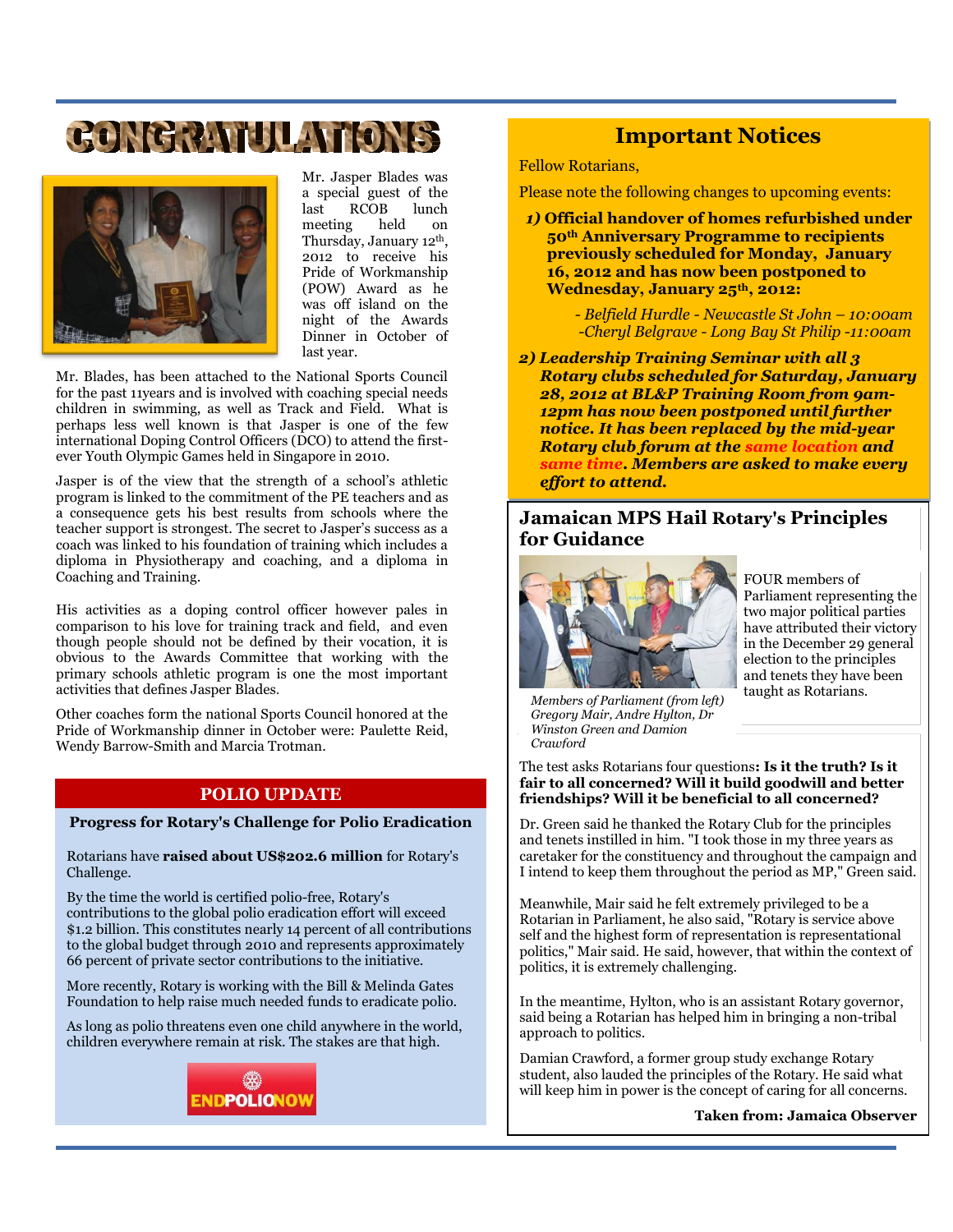## **SCENES FROM THE PRESIDENT'S PARTY**

## **President's Party**

Special thanks to all Rotarians who attended the President's Party last Saturday, January 14th, 2012 at President Brenda's house. It was truly an evening of fun, food and friendship as Rotarians mixed and mingled.